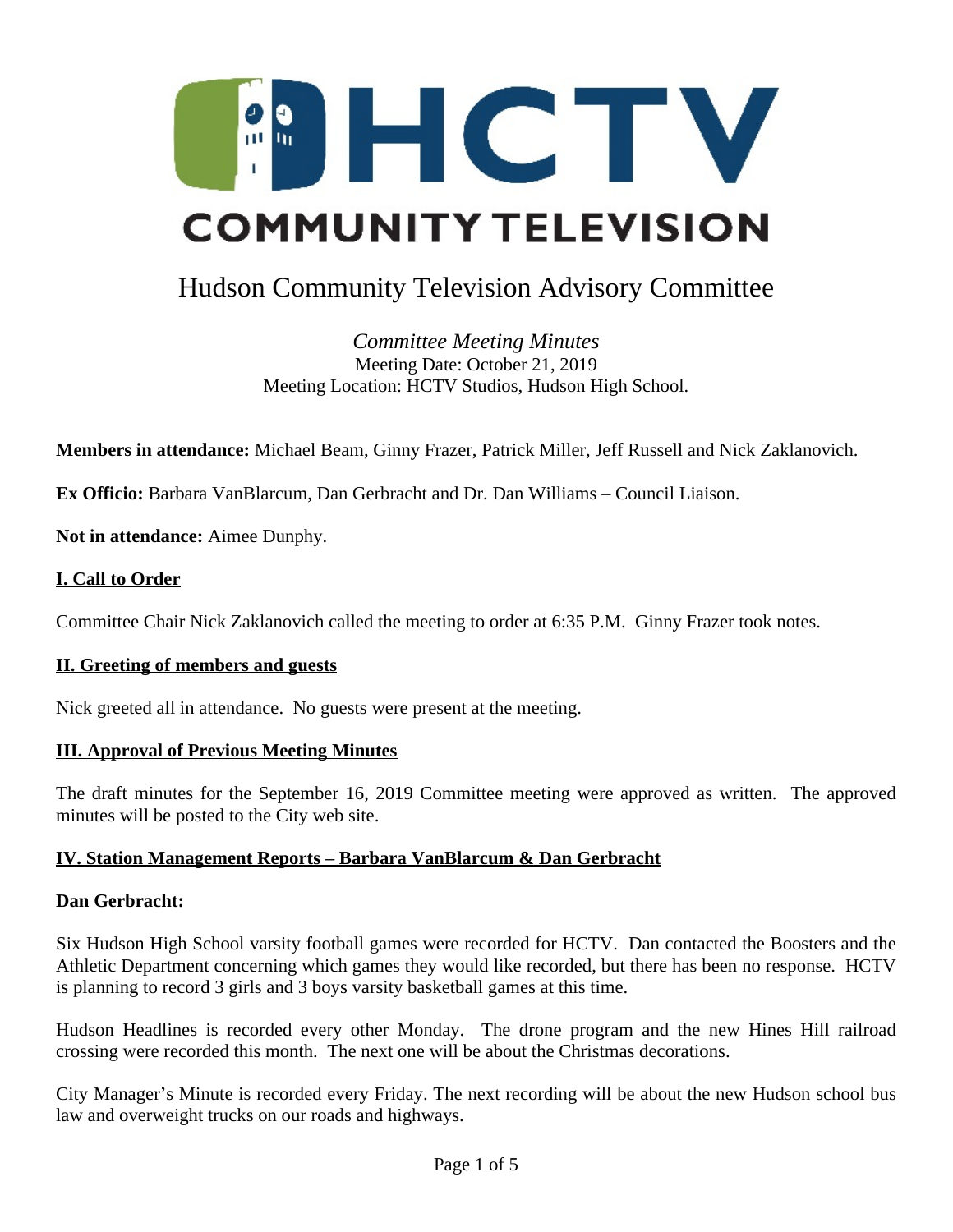## **IV. Station Management Reports – Barbara VanBlarcum & Dan Gerbracht, continued**

## **Dan Gerbracht: continued**

There will be a restaurant passport (26 restaurants are participating) next year sponsored by Hudson Chamber of Commerce, City of Hudson, and Destination Hudson.

HCTV is selling DVD's of the Parade of Bands. Barb suggested that next year the HCTV Advisory Committee or the Friends of HCTV could go to the Parade of Bands and sell orders for the DVD's during the Parade of Bands.

Laurel Lake may partner in the Carousel System. We will know within the next six months.

Two weeks ago, Tom Vince recorded in the Loomis Observatory at Western Reserve Academy with Channel 5. HCTV was also there. This will not be produced for a while.

Dan distributed the viewing statistics of HCTV productions on Vimeo for the last month. Also, Dan presented a five-year budget the Hudson City Council. HCTV is trying to be proactive with the franchise fees.

Dr. Williams said the budget would be approved in December, 2019. Hudson City Council will be supporting HCTV financially if needed. The council also wants to preserve public access. There are not a lot of capital expenses at this time. Some equipment will need to be replaced in the next three to five years.

#### **Barbara VanBlarcum:**

Public Access productions in the last month:

- Nick Zaklanovich: History of War of 1812 with Tom Vince.
- 2019 Trike & Bike event with Michael Coburn.
- Yeji Around Town (a new series).
- North of 60 (2 episodes).
- Retirepreneur (2 episodes).
- KBtime.
- Rebecca Leiter: Hudson City Council Ward One Candidate.
- Alzheimer's PSA.
- Forum 360 (4 episodes).

Hudson School Productions:

- Ohio Dreamers event in the HHS auditorium recorded by Hudson High School students.
- The Herman Show.
- HHS Explorer Football games.
- HHS Fall Choir Concert.
- HHS Fall Orchestra Concert.
- HHS Parade of Bands.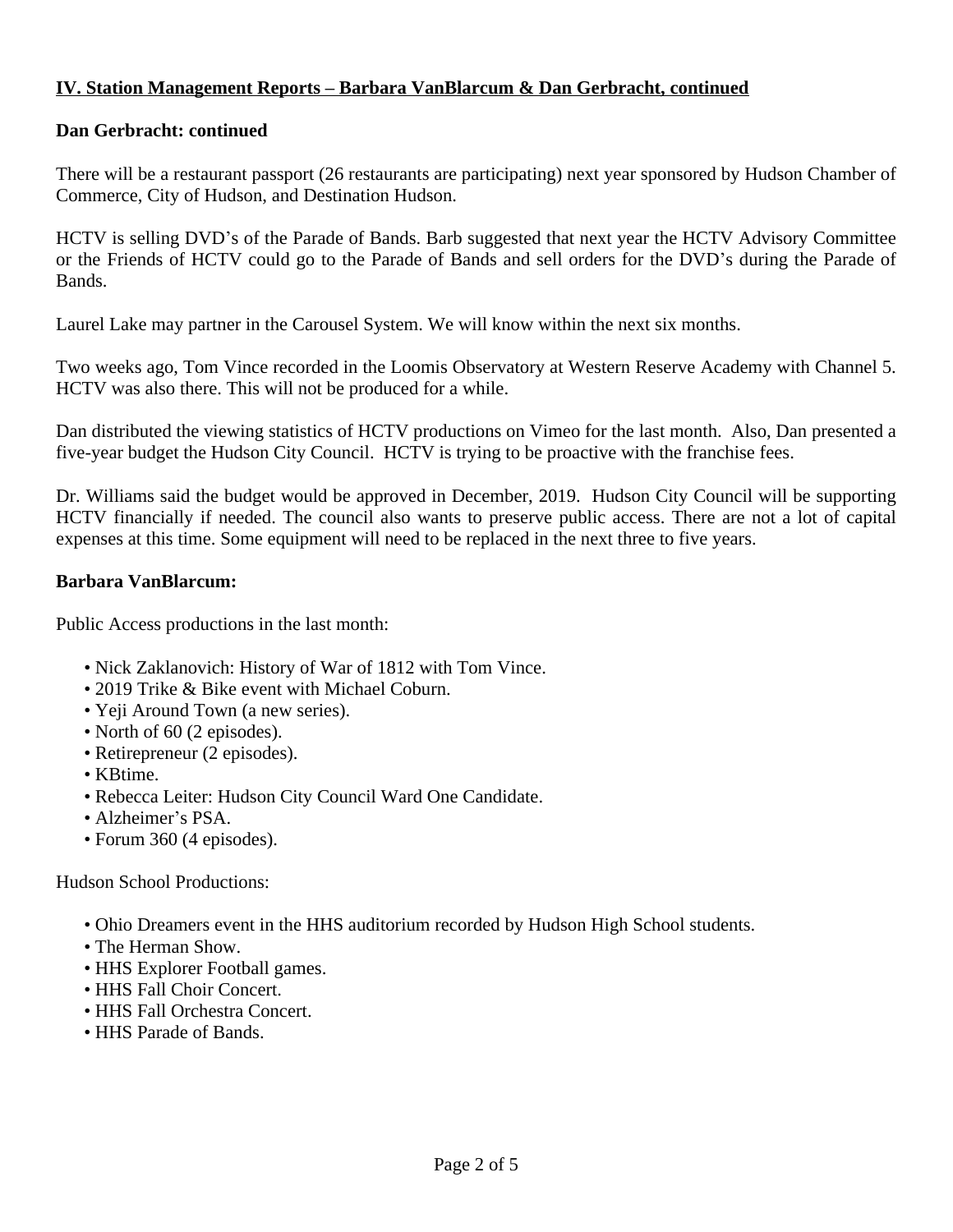## **IV. Station Management Reports – Barbara VanBlarcum & Dan Gerbracht, continued**

## **Barbara VanBlarcum: continued**

HCTV productions:

- 2019 League of Women Voters Candidates Forum.
- Hudson Woman's Club.
- Hudson Heritage Association: John Brown presentation.
- 2019 Hudson High School Distinguished Alumni induction.
- Heritage Home Program: Energy Efficiency in Older Homes.
- Good Day in Hudson: October.
- This Place Matters rally.
- HLHS: Sister Helen Prejean.
- HLHS: Christopher Leonard.
- Hudson Fire Safety.
- Manager's Moments.
- Hudson Headlines.

Thanks to both Dan & Barb for providing the summary information to the committee.

#### **V. Friends of HCTV Update**

The Friends of HCTV will also be advertising for business sponsors for six Hudson High School Varsity Basketball Games (3 girls and 3 boys). Ginny showed a brochure concerning the "perks" for sponsoring a game.

Friends of HCTV President Gary Dixon met with Dan and Barb concerning this project. The goal is to obtain funding for two public cameras. Friends of HCTV President Gary Dixon has a meeting with a HCTV staff member next week concerning the PSA announcement for HCTV.

#### **VI. FCC Docket Order # 05-311 - Barbara VanBlarcum**

There are no new updates, but sometimes it takes a while for the news to trickle down to us.

Some community stations receive program guides from Spectrum, but HCTV does not receive the program guides. There was a concern from Barb about Spectrum Legal Staff stating that television programs may not be played on other platforms. According to Dan, we do not receive capital from Spectrum, so that should not affect HCTV. The HCTV Spectrum fees have increased a little this quarter.

## **VII. Alliance of Community Media update - Barbara VanBlarcum**

Last week was the regional ACM Meeting in Wyoming, Michigan. Staff member Phillip Sieb attended and viewed an outstanding local television station. There was a question about how it is funded. It was more of a regional station that partnered with a neighboring city. Phillip said most of the sessions were on fundraising.

There was a discussion about the distance that the HCTV signal travels outside the city and where the franchise fees from neighboring cities are sent. There was also a discussion about Cable 9 and how fees were distributed in the past.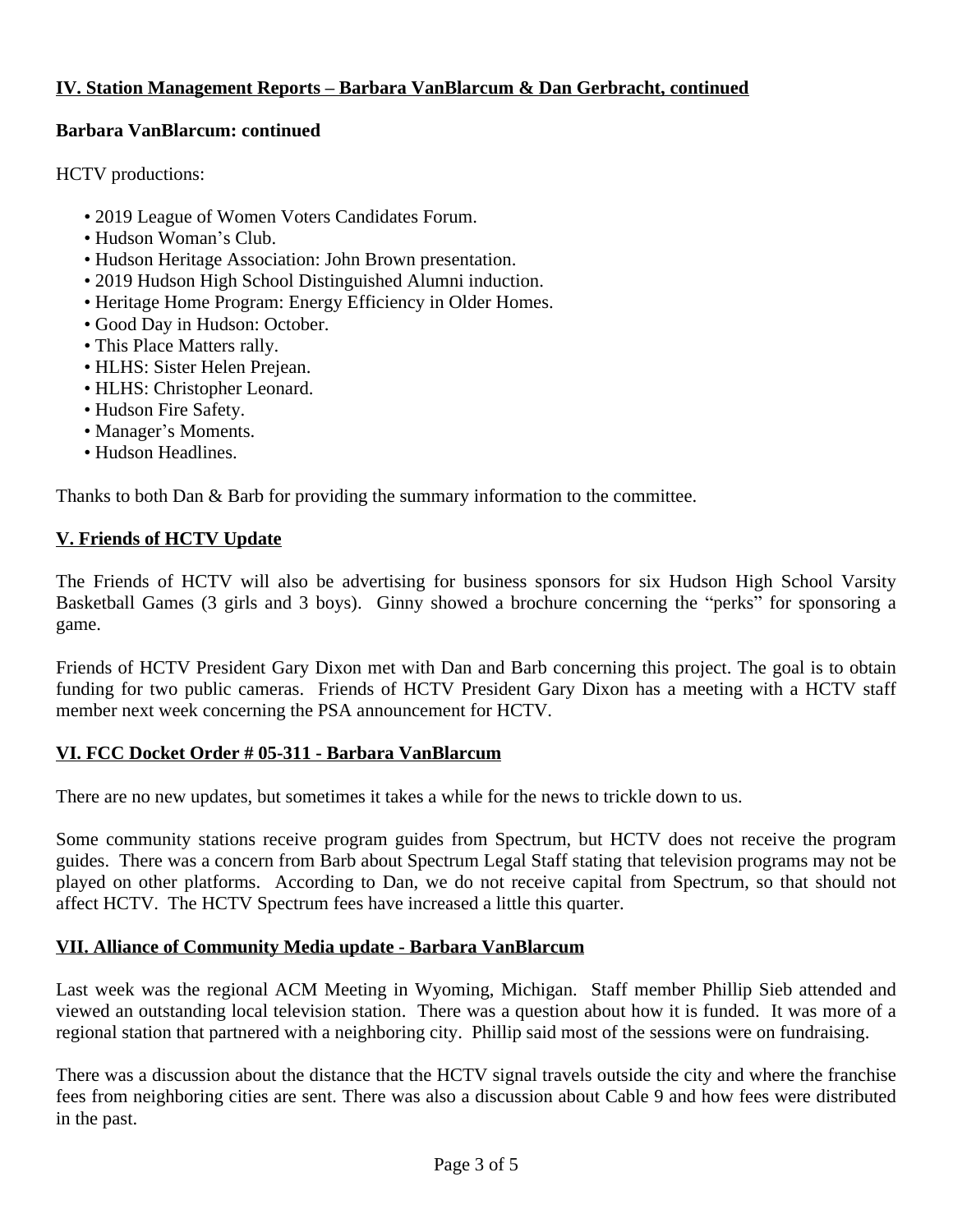## **VII. FCC Docket Order # 05-311 & ACM Conference Update – All, continued**

Now Spectrum sends the franchise fees to each community, and the community government decides how they are used. Ohio no longer has the arrangement where the communities receive equipment money when a contract with the cable company is renegotiated.

### **VIII. Discussion on focus of committee going forward - All**

Nick opened a discussion about the purpose of HCTV Advisory Committee. Dan Gerbracht said there would be openings for two new members next month. Ginny Frazer's and Jeff Russell's terms would be up. They will need to reapply.

Patrick asked how as we as a committee can better support the station and the city. Dan Gerbracht stated that this is the only or one of few city committees that is an advisory (guidance) committee not a governing committee. Friends of HCTV now has the purpose of raising funds which used to be part of HCTV Advisory Committee. Barb stated that the HCTV Advisory Committee existed even before the station and updated on the history of HCTV Advisory Committee.

People are watching the videos on the TV and on portable devices. It was suggested that more citizens at the present time may be watching on portable devices via the internet.

Dan Williams said that Section IIE 280.01 of the city charter states the purpose of the HCTV Advisory Committee. This charter will be reviewed in 2020. Ginny suggested that we could look at this section of the charter in our next meeting. The internet link was sent to all members. Suggested changes would be referred to the Charter Review Committee and then to Hudson City Council.

There was a discussion about HCTV Advisory Committee membership...who should be included...Hudson Schools, Western Reserve Academy, Hudson Library, etc.

There was a discussion about connecting with Hudson Library and Historical Society, especially with the addition of the video studio at the library. Patrick said that the mission of the library and the mission of HCTV are similar....we are a natural partner with the library. Dan Williams said he would talk with Jane Howington, Hudson City Manager and see how far she had progressed with partnership with the library. Patrick suggested HCTV could do the video training at the library and could possibly include Friends of HCTV. There was also a discussion about using the video room there for commercial purposes.

## **IX.** New Access Program Ideas, Previous Meeting Follow Up & Once Around – All

The Raptor Security System for Hudson City Schools was discussed and the responsibility and concerns about access for HCTV.

Six District Compact will not be using HCTV for a new program in 2020-2021. If it does occur in the future, the Six District Compact would need funding. The first year would be at Cuyahoga Falls High School in radio, and the second year would be at Hudson High School in video production.

The HCTV offices will remain at Hudson High School and are not moving to Hudson City Hall. There is no funding at this time for Carousel at City Hall.

Nick thanked the volunteers for all the help with HHS varsity football games.